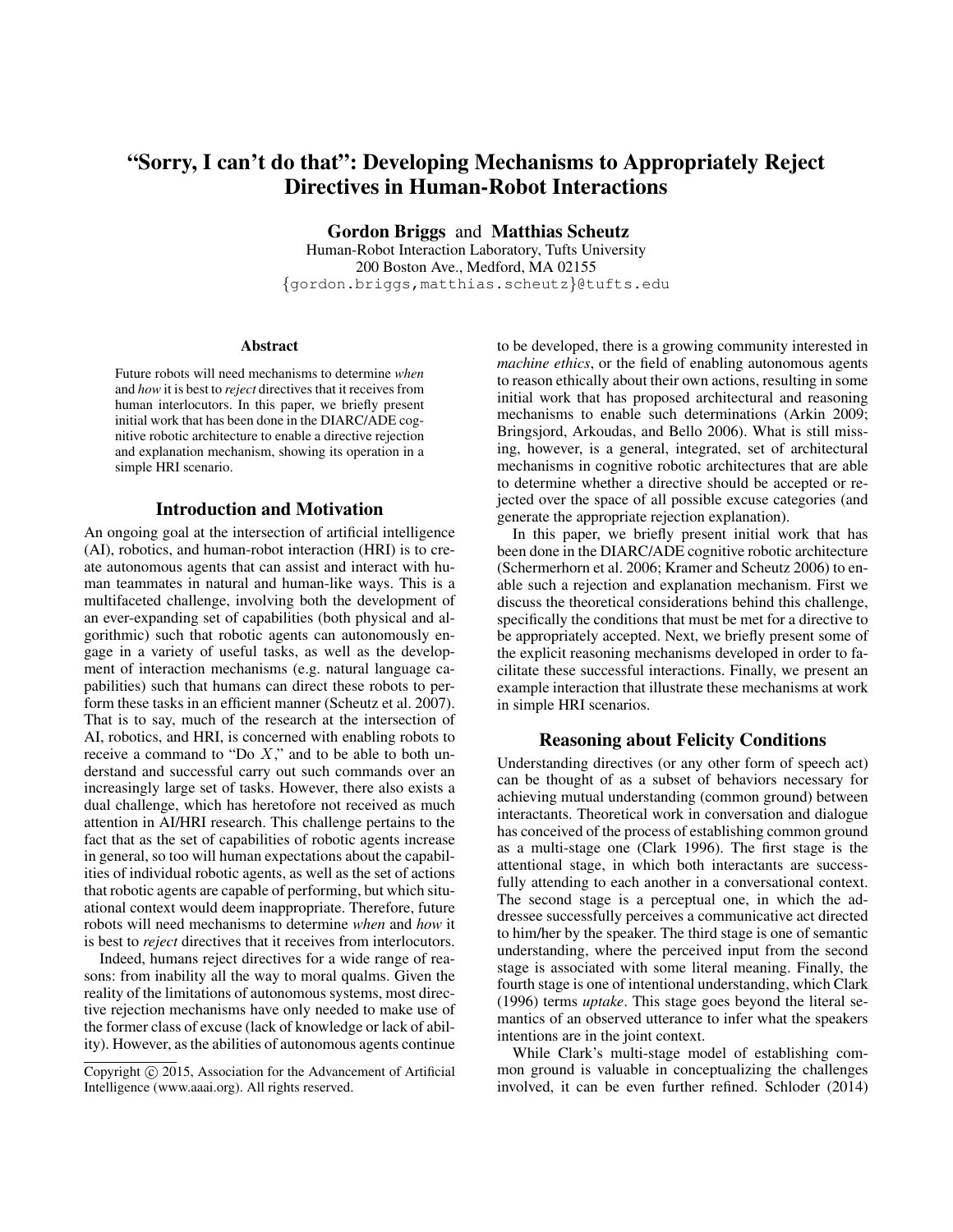proposes that uptake be divided into both weak and strong forms. Weak uptake can be associated with the intentional understanding process found in (Clark 1996), whereas strong uptake denotes the stage where the addressee may either accept or reject the proposal implicit in the speakers action. A proposal is not strongly "taken up" unless it has been accepted as well as understood (Schlöder 2014). This distinction is important, as the addressee can certainly understand the intentions of an indirect request such as, "Could you deliver the package?" but this does not necessarily mean that the addressee will actually agree to the request and carry it out. In order for the proposal to be accepted, the necessary *felicity conditions* must hold. Below we articulate a set of key categories of felicity conditions that must hold in order for a proposal to be explicitly accepted by a robotic agent:

- 1. *Knowledge* : Do I know how to do X?
- 2. *Capacity* : Am I physically able to do X now? Am I normally physically able to do  $X$ ?
- 3. *Goal priority and timing* : Am I able to do X *right now*?
- 4. *Social role and obligation* : Am I obligated based on my social role to do X?
- 5. *Normative permissibility* : Does it violate any normative principle to do  $X$ ?

To be sure, being able to reason about and address these felicity conditions to the same degree a human agent would be able to will remain an open research challenge for the foreseeable future. For instance, the ability of a robotic agent to learn new capabilities and tasks greatly complicates the issue of rejecting a directive based on ignorance (category 1). In this case, when the robot does not know how to do  $X$ , it ought to additionally reason about whether or not it is able to learn  $X$ , from whom it is able to learn  $X$ , and how long it would take to learn  $X$  (relative to the task completion time expectations of the interlocutor), which are all challenging questions in themselves. Regardless, it is still important for future robotic agents to be able to reason at least in a rudimentary way about all these felicity conditions.

As mentioned previously, there does exist a variety of work that has focused on the challenge of generating excuses for the first few felicity conditions. For example, there exist some previous work on generating excuses for sets of directives that are impossible to satisfy (Raman et al. 2013). Additionally, machine ethicists are interested in developing mechanisms to reason about category 5. However, there still does not exist an architecture able to address all of these categories. Below we introduce the mechanisms in the DI-ARC/ADE architecture that are designed to begin to meet this challenge.

#### Architectural Mechanisms

When the robot is instructed by a human interaction partner (whom we will denote  $\beta$ ) to achieve some goal  $\phi$ , the robot will infer based on the NL understanding mechanisms found in (Briggs and Scheutz 2013) that  $want(\beta, do(self, \phi))$ . The robot then engages in a reasoning process illustrated in Figure 1 to determine when and how to reject the potential

#### **Generate Acceptance/Rejection Process**



Figure 1: Directive acceptance/rejection reasoning process in the current DIARC/ADE NL architecture.

directive. While it is not in the scope of this paper to explicate all the reasoning mechanisms that compose this process, we will focus on the mechanisms that pertain to reasoning about obligation and permissibility.

The first consideration is whether or not the robot is *obligated* to do this based on the social relationship between the robot and the human. The second consideration is whether or not there exists any particular reason such that it is *permitted* to not do  $\phi$ . These considerations are formulated in the following inference rule:

$$
obl(\alpha, \phi) \land \neg per(\alpha, \neg \phi) \Rightarrow goal(\alpha, \phi)
$$
 (1)

in another words, agent  $\alpha$  should adopt  $\phi$  as a goal if he or she is obligated to do  $\phi$ , and there does not exist a deontic contradiction with regard to the goal. The obligation consideration is where social information regarding agent roles and relationships is considered, while the permissibility consideration is where ethical/normative principles are currently factored in (though in theory both ethical and social role considerations could both have obligation and permissibility implications). How these considerations are factored in is discussed below.

#### **Obligation**

In order to determine whether or not the robot  $(\alpha)$  is obligated to achieve a goal state  $\phi$ , we consider a set of possible social role based obligations to other agents  $(\beta)$ . Thus, the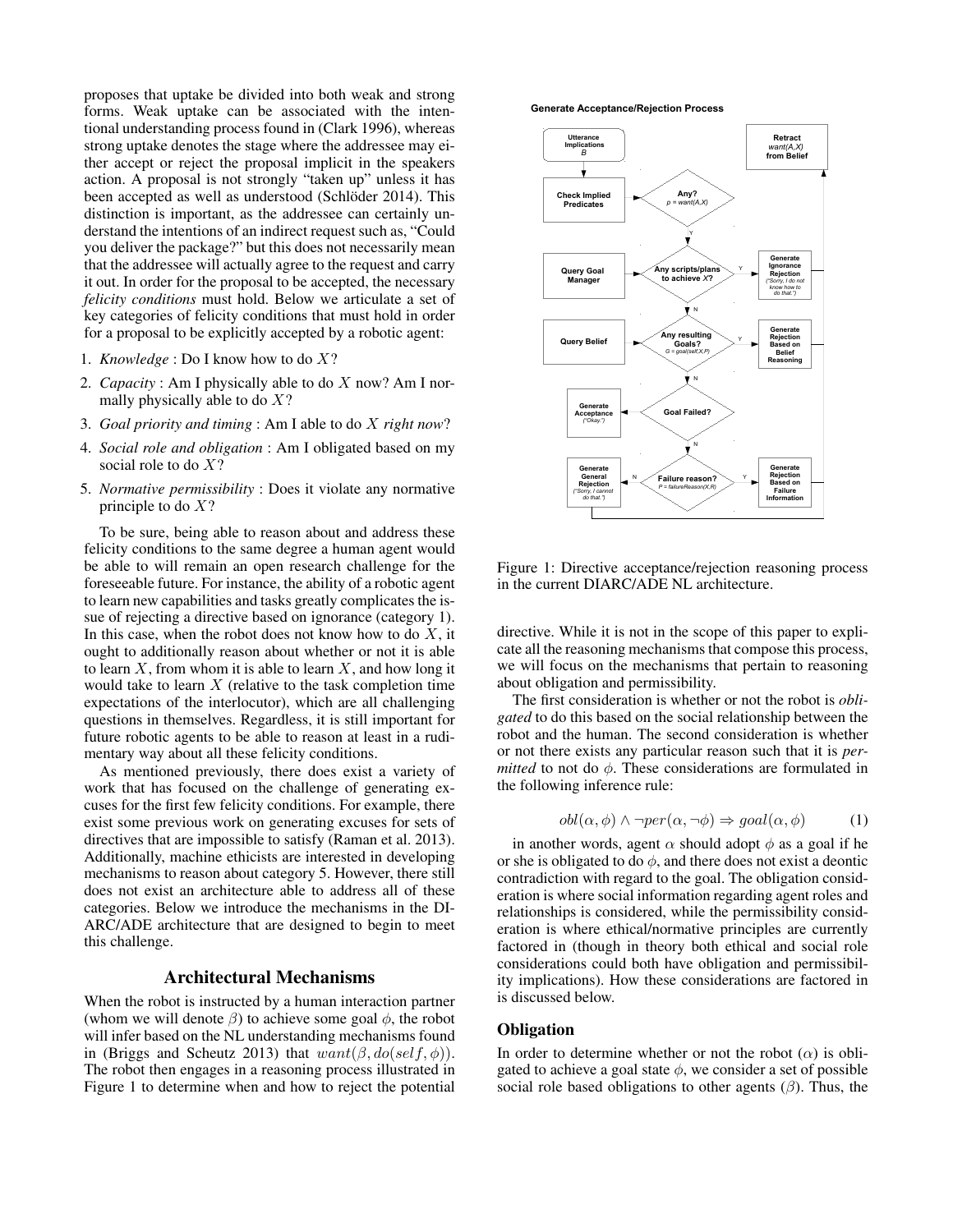robot can be obligated to achieve  $\phi$  if there exists at least one of the social roles it possesses obligates it to agent  $\beta$ :

$$
oblR_1(\alpha, \beta, \phi) \lor ... \lor oblR_n(\alpha, \beta, \phi) \Rightarrow obl(\alpha, \phi) \quad (2)
$$

Example Obligations Here we will present two example obligation formulations, representing two levels of supervisory roles that a human interactant can hold over the robot: supervisor and administrator. If an agent  $\beta$  is in the supervisory role over agent  $\alpha$  than it generally obliges  $\alpha$  to adopt goals that are explicitly suggested by  $\beta$  (or implicitly inferred to be desired by  $\beta$ ), so long as this goal is not reserved for the more exclusive administrator role:

$$
want(\beta, \phi) \land isSuperiorOf(\beta, \alpha) \land \n\neg isAdminGoal(\phi) \Rightarrow oblR_1(\alpha, \beta, \phi)
$$
\n(3)

The administrator role obliges agent  $\alpha$  to perform these reserved administrator goals as well:

$$
want(\beta, \phi) \land role(\beta, adminOf(\alpha)) \land isAdminGoal(\phi) \Rightarrow oblR_2(\alpha, \beta, \phi)
$$
\n(4)

#### Permissibility

Like the obligation consideration, permissibility considerations will be determined by the disjunction of a variety of cases. In the case of our interaction example, there exists a single principle: if  $\phi$  is considered unsafe, then it is permissible for all agents to not do  $\phi$ :

$$
unsafe(\phi) \Rightarrow \forall \alpha : per(\alpha, \neg \phi)
$$
 (5)

We formulate the property of being "unsafe" as meaning that the goal  $\phi$  possibly have the effect of harming any agent:

$$
\exists \alpha : hasEffect(\phi, possibly(harmed(\alpha))) \Rightarrow unsafe(\phi)
$$
  
(6)

This, in turn, necessitates rules that describe the conditions under which certain goals/actions will result in harm. For the purposes of our example we include the following principles:

$$
a head (noSupport) \land \n\neg\exists exception (hasEffect (move dOneMeter(self)),\n\npossibly (harmed(self))))\n\nRightarrow hasEffect (move dOneMeter(self),\n\npossibly (harmed(self)))
$$

The above rule covers the case were the robot is oriented toward and at the edge of a surface, such that if it walked forward it would walk off. The ahead(noSupport) predicate is inserted into belief by the goal manager component, which utilizes lower-level perceptual data from the robot's sonar sensors. Note, that the ability to provide an exception to this rule is given.

#### Dialogue Rejection Mechanism

Above we have described how the belief reasoning component in DIARC/ADE reasons about whether or not the intention of another agent should instantiate a goal on the part of the robot (felicity condition categories 4 and 5). However, we have not yet described the general process by which the architecture reasons about strong uptake (and generates acceptances or rejections). This process proceeds as follows:

- 1. *Is this a directive for me to do something?* The dialogue component first checks all the predicates implied by the pragmatic analysis of the utterance to ascertain whether or not it contains predicates indicative of a directive (i.e.  $want(\alpha, do(\beta, \phi))$ , where  $\beta$  is a robot and  $\alpha$  is the human interlocutor). For all such predicates, the mechanisms performs subsequent checks.
- 2. *Do I know how to do it?* The dialogue component queries the goal manager component to see if it knows how to achieve the effect described by  $\phi$ . If this check fails, the dialogue component generates a rejection utterance that contains an excused based off of ignorance (i.e. "Sorry, I do not know how to do that"). Otherwise, the subsequent checks are performed.
- 3. *Does my goal reasoning result in goal adoption?* The dialogue component queries the belief component to see if the goal predicate  $goal(self, \phi, P)$  is supportable with some priority specification  $P$ . If this predicate is not supportable, then the goal adoption reasoning process described above has determined for some reason that goal adoption was not appropriate. In this case the goal description predicate  $\phi$  is submitted to a function in dialogue that generates an explanation based on looking up which relevant facts cause this failure (this is currently handcrafted, though a more generalized mechanism is desired). If the goal predicate is supportable, then the subsequent check is performed.
- 4. *Did the submitted goal fail?* Because the previous goal adoption check passed, the dialogue component queries the goal component to see what the status of the submitted goal is. If the goal status is returned as FAILED, then dialogue component queries the goal manager component for information regarding why the goal has failed. The information in these predicates are then utilized to formulate rejection utterances that supply a specific explanation (again by another case-based generation function). If no specific failure reason is supplied by the goal component, then a general rejection utterance is communicated ("Sorry, I cannot do that"). Otherwise, if all these checks have passed, then the directive acceptance utterance is generated (i.e. "okay").

Having introduced the directive handling mechanisms in DIARC/ADE, we can now illustrate how it performs in some basic HRI scenarios.

#### Example Interactions

Below we present the transcript of a simple human-robot interaction designed to illustrate an example of when it may be appropriate for the robot to reject a command it is perfectly capable of carrying out<sup>1</sup>.

<sup>&</sup>lt;sup>1</sup>Video of the interaction can be found at https://www.youtube.com/watch?v=0tu4H1g3CtE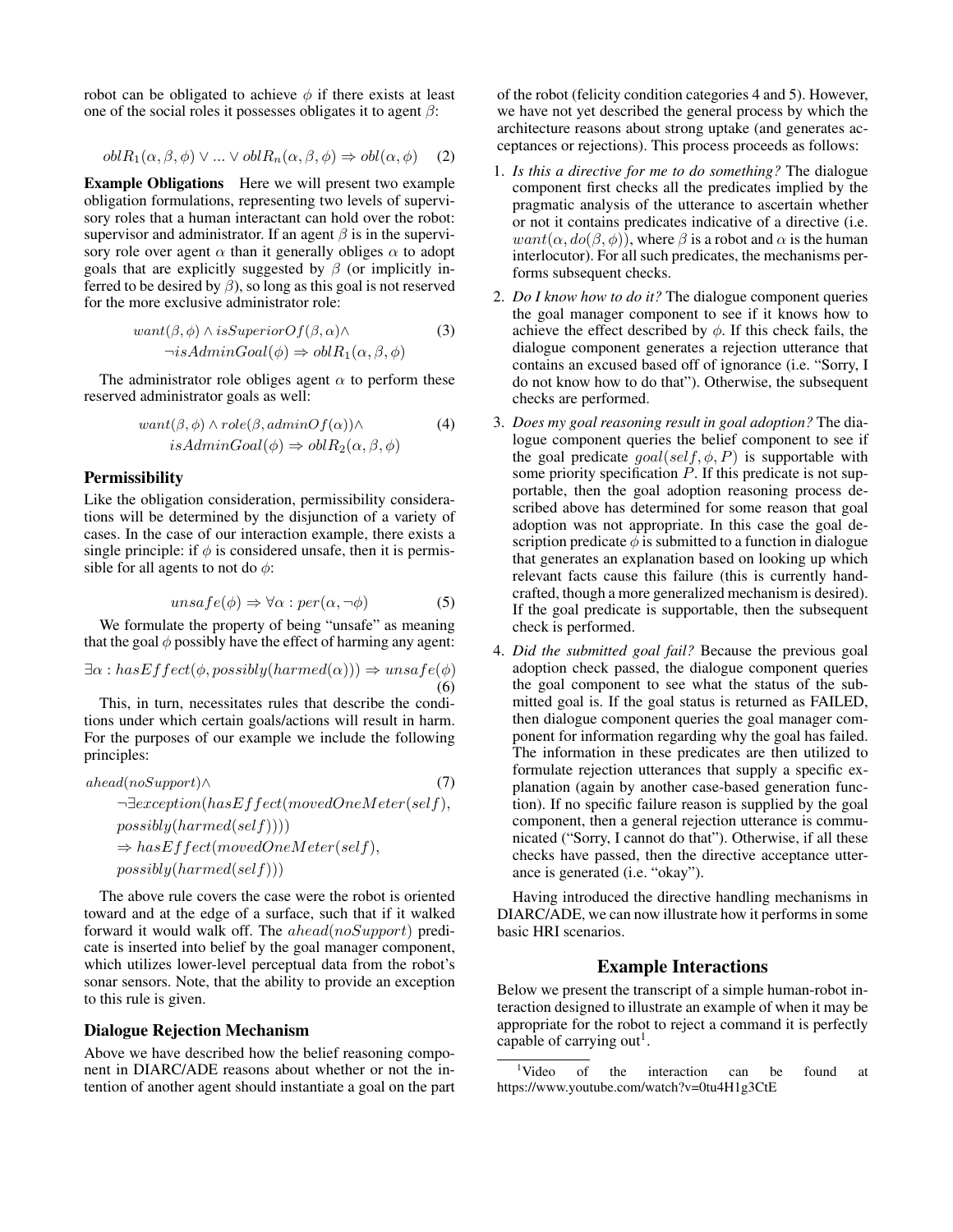

Figure 2: Picture of an interaction scenario in which the robot rejects a command to "walk forward," as it reasons that it may be harmed from such an action.

| Person (CommX): Sit down.                                    |
|--------------------------------------------------------------|
| Robot: Okay. $\lt$ sits down $>$ .                           |
| Person (CommX): Stand up.                                    |
| Robot: Okay. $\lt$ stands up $\gt$ .                         |
| Person (CommX): Walk forward.                                |
| Robot: Sorry, I cannot do that as there is no support ahead. |
| Person (CommX): Walk forward.                                |
| Robot: But, it is unsafe.                                    |
| Person (CommX): I will catch you.                            |
| Robot: Okay.                                                 |
| Person (CommX): Walk forward.                                |
| Robot: Okay. <walks forward="">.</walks>                     |
|                                                              |

We begin with the first command to walk forward given to the Nao, "Walk forward." This is pragmatically determined to be a literal command indicative of the instructor's desire to have the robot move ahead one meter  $(want|commX, movedOneMeter(self))$ . This goal is also submitted to the goal manager, as the obligation reasoning is the same as previously, and there are no relevant beliefs regarding the safety of the goal (and hence the impermissibility). However, the goal status is returned as FAILED by the goal manager. This is due to the fact that the action script in the goal manager that executes the action to achieve the effect of movedOneMeter(self) activates the robot's sonar sensors to see if there are any safety hazards. The readings indicate that there is no support in front of the robot. As such, the goal manager sets the status of the goal to FAILED, as well as asserting the following information into the belief component: ahead(noSupport)  $\land$ f ailureReason(movedOneMeter(self), ahead(noSupport).

Because the goal status has returned as failed, the dialogue component seeks to generate a rejection. First it queries belief to see if there are any belief predicates that fit the pattern  $failureReason(movedOneMeter(self), \phi)$ . Given that such a belief has just been asserted, the belief component returns  $\phi = ahead(noSupport)$ . This fact is then used by dialogue to craft a more targeted rejection: "Sorry, I cannot do that as there is no support ahead."

The operator attempts to push the robot to walk forward again, "Walk forward." The pragmatic analysis is the same as above. However, this time the goal is not even submitted, as the presence of the ahead(noSupport) predicate in the belief space of the robot, according to equations 5-7, fail to achieve the permissibility felicity condition.

As such, the directive handling code in the dialogue component checks belief for possible explanations for why a goal predicate  $goal(self, movedOneMeter(self), P),$ could not be inferred. The case that is triggered is the one pertaining to safety, as the predicate  $unsafe(movedOneMeter(self))$  is provable. Therefore, the following rejection is formulated, "But, it is unsafe."

### Other Interactions

Another similar interaction was performed using another type of hazard, specifically detecting potential collisions with obstacles<sup>2</sup>. This obstacle avoidance interaction was also used to demonstrate directive rejection based on lack of appropriate social relationship (utilizing rules 3 and  $4$ )<sup>3</sup>.

### Future Work

While the videos present proof-of-concept interactions, more systematic and open-ended evaluations are needed to test our presented approach. This will be tackled in two ways. The first is to generate a series of possible directives (both indirect and direct) from a set of possible actions/goals in some plausible, hypothetical HRI contexts, as well as a series of possible situational contexts (e.g. robot is operating normally, or robot is busy, or robot's arms are broken, etc.). These scenarios can be run on the core NL architecture (with simulated speech input and output) to see if the resulting responses to these directives make sense and appear helpful. Furthermore, these simulated dialogues and contexts can be turned into vignettes, in which the response of the architecture can be evaluated on Mechanical Turk (e.g. "How [appropriate/helpful/informative] do you find this response?").

The second evaluation method is to run in-person human subject evaluations. For these trials, we will utilize a simple HRI task that has already been extensively utilized in previous wizard-of-oz style studies (Briggs and Scheutz 2014). In this task, the human subject is tasked with commanding the Nao robot, in natural language, to find and knock down different colored towers constructed with soda cans. The transcripts of these interactions, as well as the subjective ratings in the post-task questionnaire (e.g. cooperativeness/helpfulness of the robot), will help evaluate how well the system was able to understand and appropriately respond to the human interactant.

## **Conclusion**

Future HRI scenarios will necessitate robots being able to appropriate determine when and how to reject commands according to a range of different types of considerations. In this

<sup>2</sup>Video at: https://www.youtube.com/watch?v=SkAAl7ERZPo

 $3$ Video at: https://www.youtube.com/watch?v=7YxmdpS5M\_s (Note: The underscore in the URL may not copy and paste correctly).